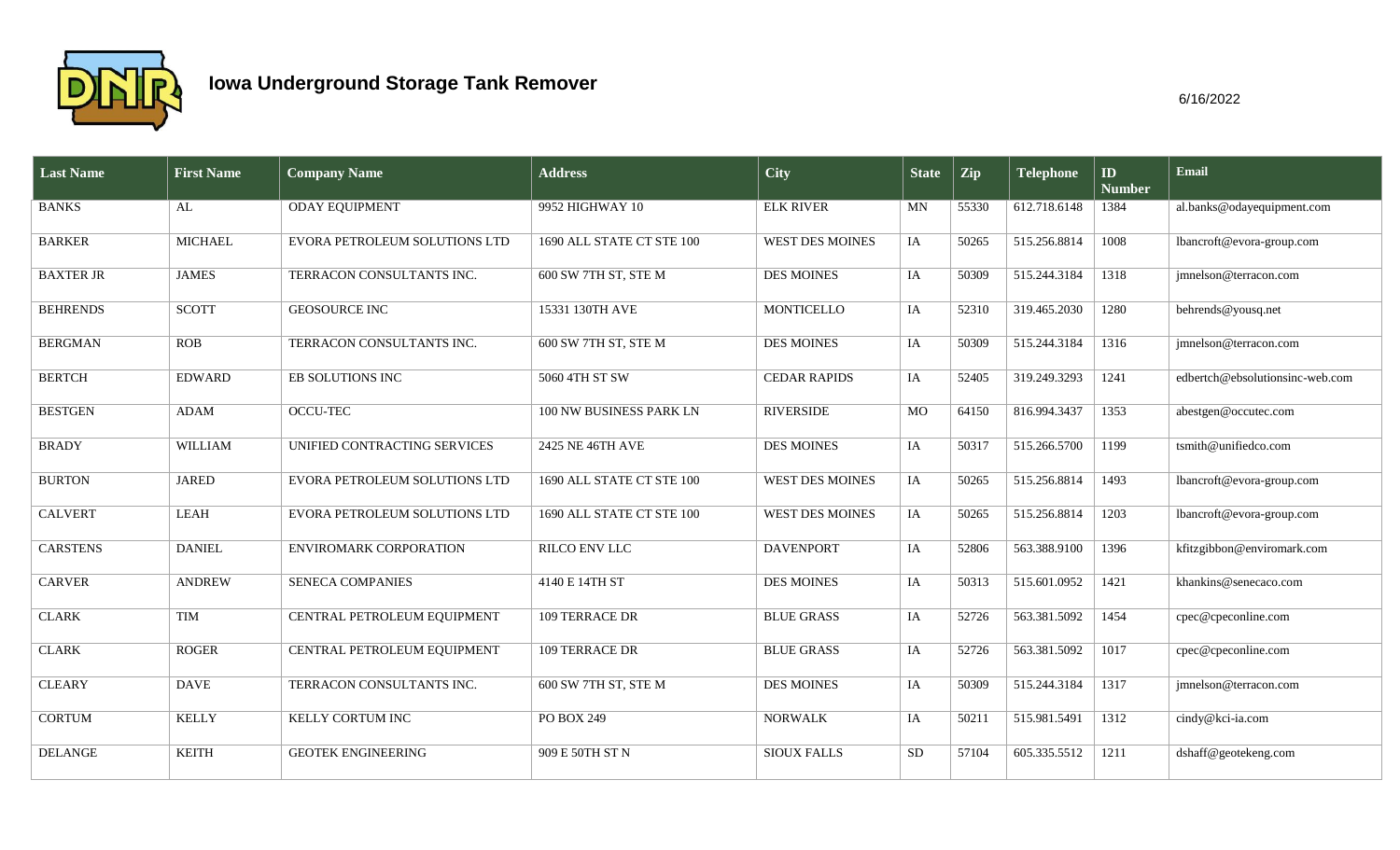| <b>Last Name</b>     | <b>First Name</b> | <b>Company Name</b>                | <b>Address</b>                | <b>City</b>            | <b>State</b> | Zip            | <b>Telephone</b> | ID<br><b>Number</b> | E-Mail                             |
|----------------------|-------------------|------------------------------------|-------------------------------|------------------------|--------------|----------------|------------------|---------------------|------------------------------------|
| <b>ELLIOTT</b>       | <b>PHILLIP</b>    | NEUMAYER EQUIPMENT CO INC          | 5060 ARSENAL ST               | <b>ST. LOUIS</b>       | MO           | 63139          | 314.772.4501     | 1488                | phil_elliott@neumayerequipment.com |
| <b>ELLSBURY</b>      | <b>STEVE</b>      | UNIFIED CONTRACTING SERVICES       | 2425 NE 46TH AVE              | <b>DES MOINES</b>      | IA           | 50317          | 515.266.5700     | 1173                | tsmith@unifiedco.com               |
| <b>FELDERMAN</b>     | <b>TODD</b>       | SENECA COMPANIES                   | 4140 E 14TH ST                | <b>DES MOINES</b>      | IA           | 50313          | 515.601.0952     | 1585                | khankins@senecaco.com              |
| <b>FIFE</b>          | <b>DARREN</b>     | <b>ECOSOURCE LLC</b>               | <b>6424 UNIVERSITY AVE</b>    | <b>WINDSOR HEIGHTS</b> | IA           | 50324          | 515.250.6695     | 1204                | darren@ecosourceiowa.com           |
| <b>FRENCH</b>        | <b>JON</b>        | UNIFIED CONTRACTING SERVICES       | 2425 NE 46TH AVE              | <b>DES MOINES</b>      | IA           | 50317          | 515.266.5700     | 1238                | tsmith@unifiedco.com               |
| <b>GAINES</b>        | <b>JOHN</b>       | FOREST ROAD CONSULTING             | 1826 ROCKINGHAM RD            | <b>DAVENPORT</b>       | IA           | 52802          | 563.441.2900     | 1226                | john@forest-road.com               |
| <b>HARRIS</b>        | <b>CHAD</b>       | PIPECO INC                         | 610 29TH ST                   | <b>BETTENDORF</b>      | IA           | 52722          | 563.344.0700     | 1181                | debbie@pipecoinc.com               |
| <b>HARRIS</b>        | <b>DEVON</b>      | NEUMAYER EQUIPMENT CO INC          | 5060 ARSENAL ST               | ST. LOUIS              | MO           | 63139          | 314.772.4501     | 1571                | phil_elliott@neumayerequipment.com |
| <b>HERMANSTORFER</b> | <b>DUSTIN</b>     | KELLY CORTUM INC                   | PO BOX 249                    | <b>NORWALK</b>         | IA           | 50211          | 515.981.5491     | 1513                | cindy@kci-ia.com                   |
| <b>HRUBY</b>         | <b>DAVE</b>       | <b>APEX COMPANIES</b>              | 3227 99TH ST                  | <b>URBANDALE</b>       | IA           | 50322          | 515.727.8025     | 1334                | cparrish@apexcos.com               |
| <b>HUMBIRD</b>       | <b>RITCHIE</b>    | NEUMAYER EQUIPMENT CO INC          | 5060 ARSENAL ST               | <b>ST. LOUIS</b>       | MO           | 63139          | 314.772.4501     | 1572                | phil_elliott@neumayerequipment.com |
| <b>JACKSON</b>       | <b>CARRIE</b>     | SENECA COMPANIES                   | 4140 E 14TH ST                | <b>DES MOINES</b>      | IA           | 50313          | 515.601.0952     | 1422                | khankins@senecaco.com              |
| <b>JOHNSON</b>       | <b>JACOB</b>      | J. PETTIECORD INC                  | 1200 PRAIRIE DR SW            | <b>BONDURANT</b>       | IA           | 50035          | 515.263.8900     | 1440                | chad@jpettiecord.com               |
| <b>JUSTICE</b>       | <b>SCOTT</b>      | BOLIN ENTERPRISES INC              | 506 NE 15TH ST, PO BOX 70     | CASEY                  | IL           | 62420          | 217.932.4533     | 1282                | scott.justice@bolininc.com         |
| <b>KNOWER</b>        | <b>JAMES</b>      | METCO INC                          | 102 ENTERPRISE DR, PO BOX 448 | <b>HILLSBORO</b>       | WI           | 54634          | 608.489.2198     | 1473                | jbrandau@metcofs.com               |
| <b>KRATOCHVIL</b>    | <b>SHAWN</b>      | CENTRAL PETROLEUM EQUIPMENT        | 109 TERRACE DR                | <b>BLUE GRASS</b>      | IA           | 52726          | 563.381.5092     | 1082                | cpec@cpeconline.com                |
| <b>LAMMERS</b>       | <b>KEITH</b>      | <b>B&amp;H PETROLEUM EQUIPMENT</b> | 19932 STATE HWY 22            | <b>MANKATO</b>         | MN           | 56001-<br>7801 | 507.387.6629     | 1381                | bhpetroleum@live.com               |
| <b>LEMAY</b>         | <b>TRAVIS</b>     | MIDAMERICA INC                     | 2379 LEIBEL ST                | WHITE BEAR LAKE        | MN           | 55110          | 651.779.1900     | 1586                | ann@midamericaenv.com              |
| LOWRY                | <b>JORDAN</b>     | <b>ECOSOURCE LLC</b>               | <b>6424 UNIVERSITY AVE</b>    | <b>WINDSOR HEIGHTS</b> | IA           | 50324          | 515.250.6695     | 1495                | darren@ecosourceiowa.com           |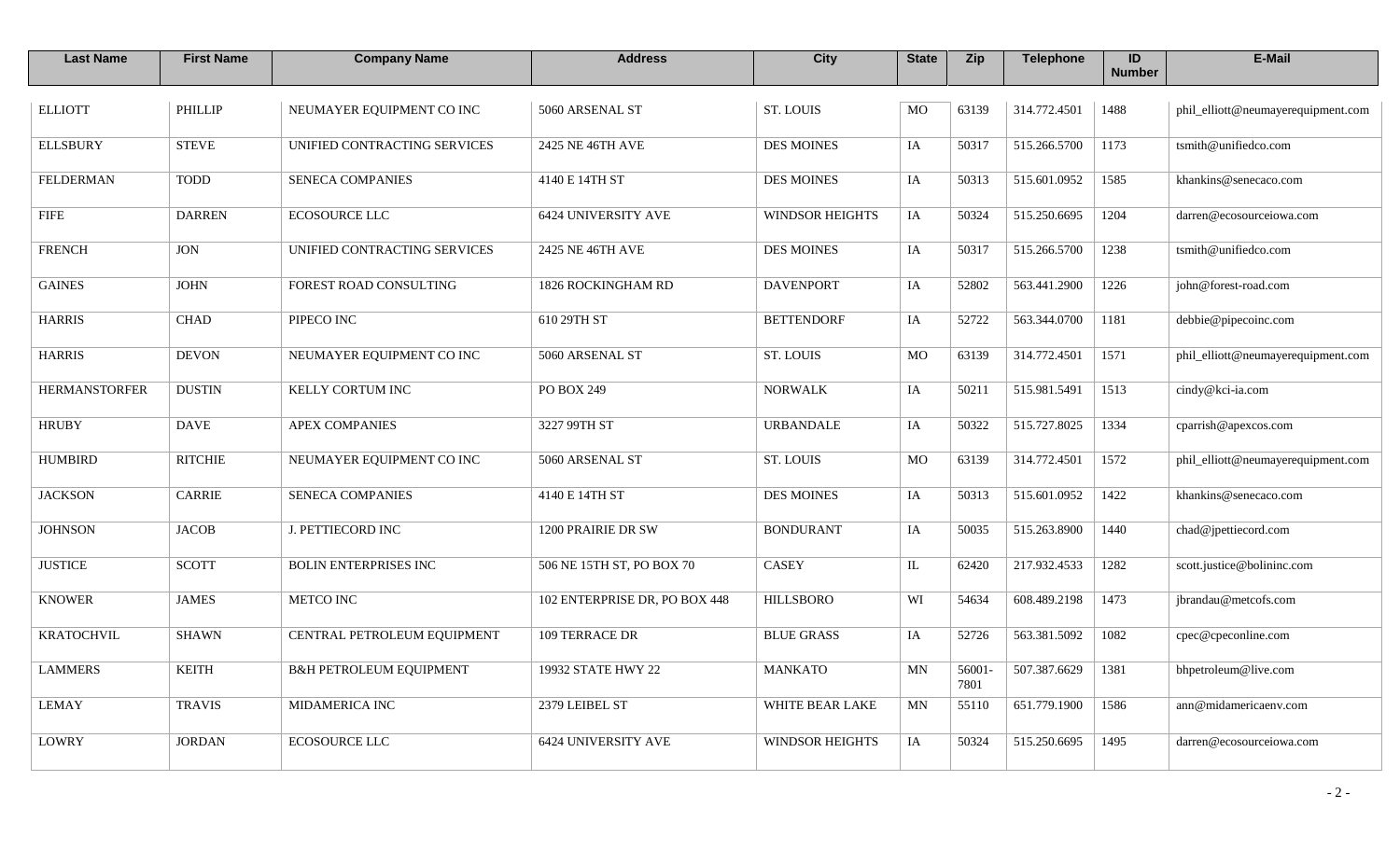| <b>Last Name</b>   | <b>First Name</b> | <b>Company Name</b>           | <b>Address</b>            | <b>City</b>             | <b>State</b> | Zip   | <b>Telephone</b> | ID<br><b>Number</b> | E-Mail                             |
|--------------------|-------------------|-------------------------------|---------------------------|-------------------------|--------------|-------|------------------|---------------------|------------------------------------|
| <b>MADSON</b>      | <b>BEN</b>        | EVORA PETROLEUM SOLUTIONS LTD | 1690 ALL STATE CT STE 100 | <b>WEST DES MOINES</b>  | IA           | 50265 | 515.256.8814     | 1742                | lbancroft@evora-group.com          |
| <b>MARTIN</b>      | <b>CHAD</b>       | J. PETTIECORD INC             | 1200 PRAIRIE DR SW        | <b>BONDURANT</b>        | IA           | 50035 | 515.263.8900     | 1439                | chad@jpettiecord.com               |
| McDERMOTT          | <b>MATTHEW</b>    | <b>ANTEA GROUP</b>            | 985 LINCOLN RD STE 220    | <b>BETTENDORF</b>       | IA           | 52722 | 563.271.2161     | 1233                | brent.puck@hotmail.com             |
| <b>MCKIBBEN</b>    | <b>DAVID</b>      | MID IOWA PETROLEUM SERVICES   | PO BOX 906                | <b>MARSHALLTOWN</b>     | IA           | 50158 | 641.752.7575     | 1446                | debbie@midiowapetroleum.com        |
| <b>MCKIM</b>       | <b>ROGER</b>      | UNIFIED CONTRACTING SERVICES  | 2425 NE 46TH AVE          | <b>DES MOINES</b>       | IA           | 50317 | 515.266.5700     | 1351                | tsmith@unifiedco.com               |
| <b>MEYER</b>       | <b>TROY</b>       | MIDWEST LIQUID SYSTEMS        | 1414 21ST AVE             | <b>ELDORA</b>           | IA           | 50627 | 641.858.2668     | 1093                | mls@midwestliquid.com              |
| <b>MEYER</b>       | <b>EUGENE</b>     | MIDWEST LIQUID SYSTEMS        | 1414 21ST AVE             | <b>ELDORA</b>           | IA           | 50627 | 641.858.2668     | 1091                | mls@midwestliquid.com              |
| <b>MEYER</b>       | <b>STACY</b>      | <b>ACTERRA GROUP INC</b>      | PO BOX 160                | <b>MARION</b>           | IA           | 52302 | 319.377.6357     | 1481                | tdc@acterragroup.com               |
| <b>MORNINGSTAR</b> | <b>LYNN</b>       | PIPECO INC                    | 610 29TH ST               | <b>BETTENDORF</b>       | IA           | 52722 | 563.344.0700     | 1184                | debbie@pipecoinc.com               |
| <b>MORRIS</b>      | <b>STEVE</b>      | MORRIS EXCAVATING CO INC      | 10566 WOODLAND TRAIL      | <b>COUNCIL BLUFFS</b>   | IA           | 51503 | 712.366.4262     | 1231                | mo51503@yahoo.com                  |
| <b>MORRIS</b>      | <b>GREG</b>       | AMERICAN BACKHOE INC          | PO BOX 335                | <b>CRESCENT</b>         | IA           | 51526 | 712.227.0107     | 1212                | amerbackhoe@gmail.com              |
| <b>MORRIS</b>      | <b>ANDREW</b>     | MORRIS EXCAVATING CO INC      | 10566 WOODLAND TRAIL      | <b>COUNCIL BLUFFS</b>   | IA           | 51503 | 712.366.4262     | 1230                | mo51503@yahoo.com                  |
| <b>NEER</b>        | <b>JASON</b>      | <b>J. PETTIECORD INC</b>      | 1200 PRAIRIE DR SW        | <b>BONDURANT</b>        | IA           | 50035 | 515.263.8900     | 1438                | chad@jpettiecord.com               |
| <b>NELSON</b>      | <b>JESSE</b>      | TERRACON CONSULTANTS INC.     | 600 SW 7TH ST, STE M      | <b>DES MOINES</b>       | IA           | 50309 | 515.244.3184     | 1232                | jmnelson@terracon.com              |
| <b>NICKELL</b>     | <b>SETH</b>       | NEUMAYER EQUIPMENT CO INC     | 5060 ARSENAL ST           | <b>ST. LOUIS</b>        | MO           | 63139 | 314.772.4501     | 1684                | phil_elliott@neumayerequipment.com |
| <b>NILES</b>       | <b>DANIEL</b>     | <b>JJD COMPANIES LLC</b>      | 11822 S COUNTY RD 45      | <b>BLOOMING PRAIRIE</b> | $\mbox{MN}$  | 55917 | 507.684.9419     | 1485                | beth@jjdcompanies.com              |
| <b>NOLTING</b>     | <b>BRANDON</b>    | <b>NOLTING AND SONS</b>       | 1820 5TH AVE S            | <b>FORT DODGE</b>       | IA           | 50501 | 515.269.0329     | 1472                | noltingandsons@gmail.com           |
| <b>NOLTING</b>     | <b>NICHOLAS</b>   | NOLTING AND SONS              | 1820 5TH AVE S            | FORT DODGE              | IA           | 50501 | 515.269.0329     | 1448                | noltingandsons@gmail.com           |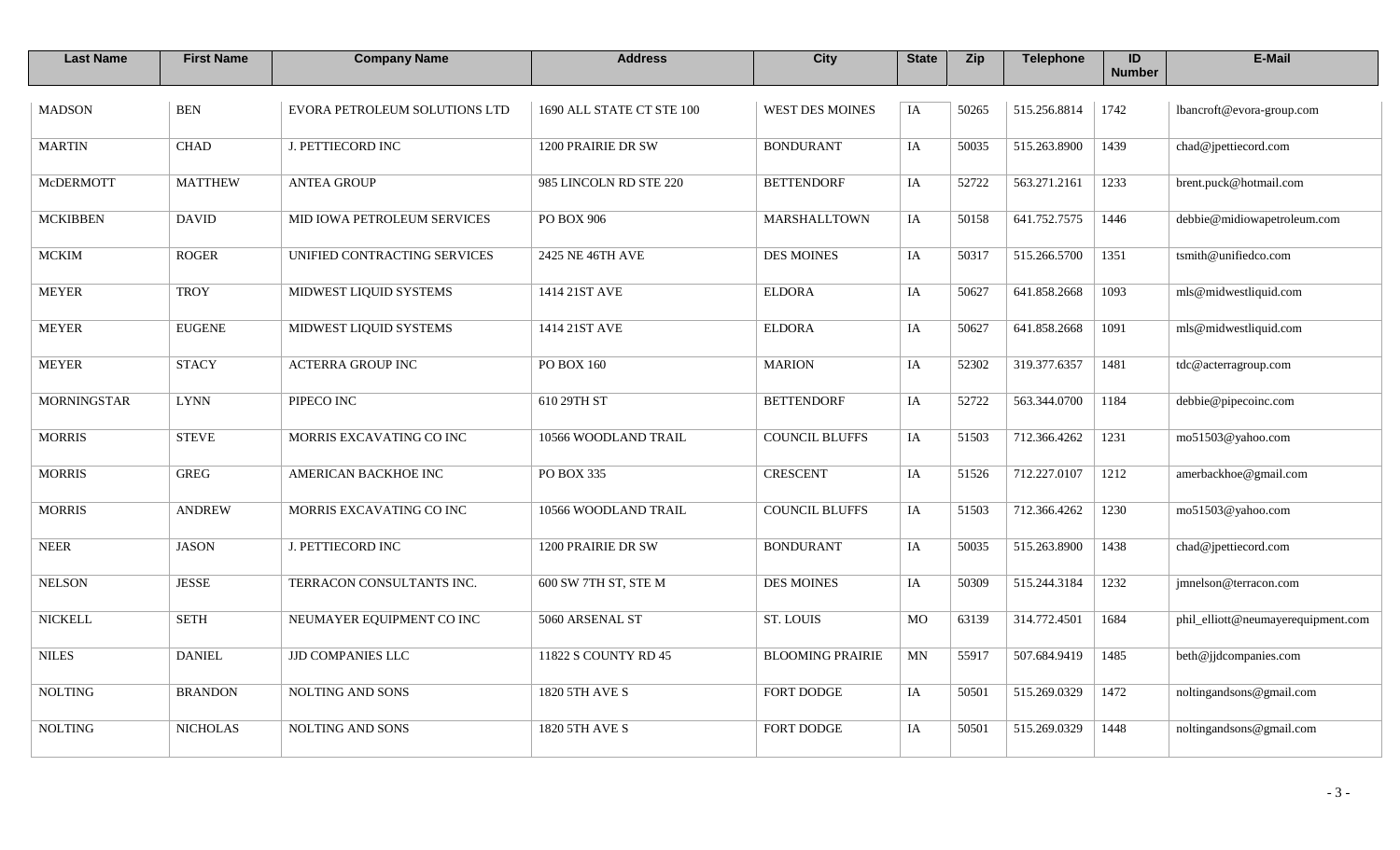| <b>Last Name</b>  | <b>First Name</b> | <b>Company Name</b>                            | <b>Address</b>                    | <b>City</b>            | <b>State</b> | Zip   | <b>Telephone</b> | ID<br><b>Number</b> | E-Mail                    |
|-------------------|-------------------|------------------------------------------------|-----------------------------------|------------------------|--------------|-------|------------------|---------------------|---------------------------|
| <b>NOLTING</b>    | <b>GREG</b>       | <b>NOLTING AND SONS</b>                        | 1820 5TH AVE S                    | <b>FORT DODGE</b>      | IA           | 50501 | 515.269.0329     | 1311                | noltingandsons@gmail.com  |
| <b>OGDEN</b>      | <b>LARAMIE</b>    | <b>J. PETTIECORD INC</b>                       | 1200 PRAIRIE DR SW                | <b>BONDURANT</b>       | IA           | 50035 | 515.263.8900     | 1326                | chad@jpettiecord.com      |
| <b>PALMER</b>     | <b>GRANT</b>      | <b>SENECA COMPANIES</b>                        | 4140 E 14TH ST                    | <b>DES MOINES</b>      | IA           | 50313 | 515.601.0952     | 1436                | khankins@senecaco.com     |
| <b>PARRISH</b>    | <b>CALEY</b>      | <b>J. PETTIECORD INC</b>                       | 1200 PRAIRIE DR SW                | <b>BONDURANT</b>       | IA           | 50035 | 515.263.8900     | 1221                | chad@jpettiecord.com      |
| <b>PAULEY</b>     | <b>BENNETT</b>    | TERRACON CONSULTANTS INC.                      | 600 SW 7TH ST, STE M              | <b>DES MOINES</b>      | IA           | 50309 | 515.244.3184     | 1587                | jmnelson@terracon.com     |
| <b>PETERSON</b>   | <b>RYAN</b>       | <b>IMPACT 7G INC</b>                           | 8951 WINDSOR PKWY                 | <b>JOHNSTON</b>        | IA           | 50131 | 515.473.6256     | 1276                | rpeterson@impact7g.com    |
| <b>PETTIECORD</b> | <b>BRIAN</b>      | J. PETTIECORD INC                              | 1200 PRAIRIE DR SW                | <b>BONDURANT</b>       | IA           | 50035 | 515.263.8900     | 1247                | chad@jpettiecord.com      |
| <b>PETTIECORD</b> | <b>JEFF</b>       | <b>J. PETTIECORD INC</b>                       | 1200 PRAIRIE DR SW                | <b>BONDURANT</b>       | IA           | 50035 | 515.263.8900     | 1428                | chad@jpettiecord.com      |
| <b>PHILLIPS</b>   | <b>ANDREW</b>     | EVORA PETROLEUM SOLUTIONS LTD                  | 1690 ALL STATE CT STE 100         | <b>WEST DES MOINES</b> | IA           | 50265 | 515.256.8814     | 1710                | lbancroft@evora-group.com |
| <b>PHIPPS</b>     | <b>BRAD</b>       | UNIFIED CONTRACTING SERVICES                   | 2425 NE 46TH AVE                  | <b>DES MOINES</b>      | IA           | 50317 | 515.266.5700     | 1498                | tsmith@unifiedco.com      |
| <b>PHIPPS</b>     | <b>DAVID</b>      | <b>SENECA COMPANIES</b>                        | 4140 E 14TH ST                    | <b>DES MOINES</b>      | IA           | 50313 | 515.601.0952     | 1324                | khankins@senecaco.com     |
| <b>POTTS</b>      | <b>KEITH</b>      | PEMC COMPANY                                   | 13952 ARBOR CIRCLE                | <b>OMAHA</b>           | $\rm NE$     | 68144 | 402.333.3240     | 1217                | keith_pemcco@cox.net      |
| QUIJANO           | <b>CHRISTIAN</b>  | R&A RISK PROFESSIONALS                         | 2894 106TH ST STE 220 PO BOX 7628 | <b>URBANDALE</b>       | IA           | 50323 | 515.334.3010     | 1208                | bjw@pmmic.com             |
| <b>REPP</b>       | <b>JENNIFER</b>   | SENECA COMPANIES                               | 4140 E 14TH ST                    | <b>DES MOINES</b>      | IA           | 50313 | 515.601.0952     | 1207                | khankins@senecaco.com     |
| <b>SADDORIS</b>   | <b>JIM</b>        | ILLOWA ENTERPRISES INC                         | 2703 4TH AVE                      | <b>MOLINE</b>          | $\rm IL$     | 61265 | 309.762.1729     | 1354                | illowa@sbcglobal.net      |
| <b>SCHAFER</b>    | <b>ROBERT</b>     | PIPECO INC                                     | 610 29TH ST                       | <b>BETTENDORF</b>      | IA           | 52722 | 563.344.0700     | 1117                | debbie@pipecoinc.com      |
| <b>SCHUMACHER</b> | <b>JOHN</b>       | ILLINOIS OIL MARKETING EQUIPMENT<br><b>INC</b> | 850 BRENKMAN DR                   | <b>PEKIN</b>           | $\mathbf{L}$ | 61554 | 309.347.1819     | 1306                | cepkins@iome.com          |
| <b>SEXTON</b>     | <b>JOHN</b>       | ROCHESTER PETROLEUM EQUIPMENT                  | 1205 SECOND AVE NW                | <b>STEWARTVILLE</b>    | $\mbox{MN}$  | 55976 | 507.533.9156     | 1297                | pkinyon@pump-meter.com    |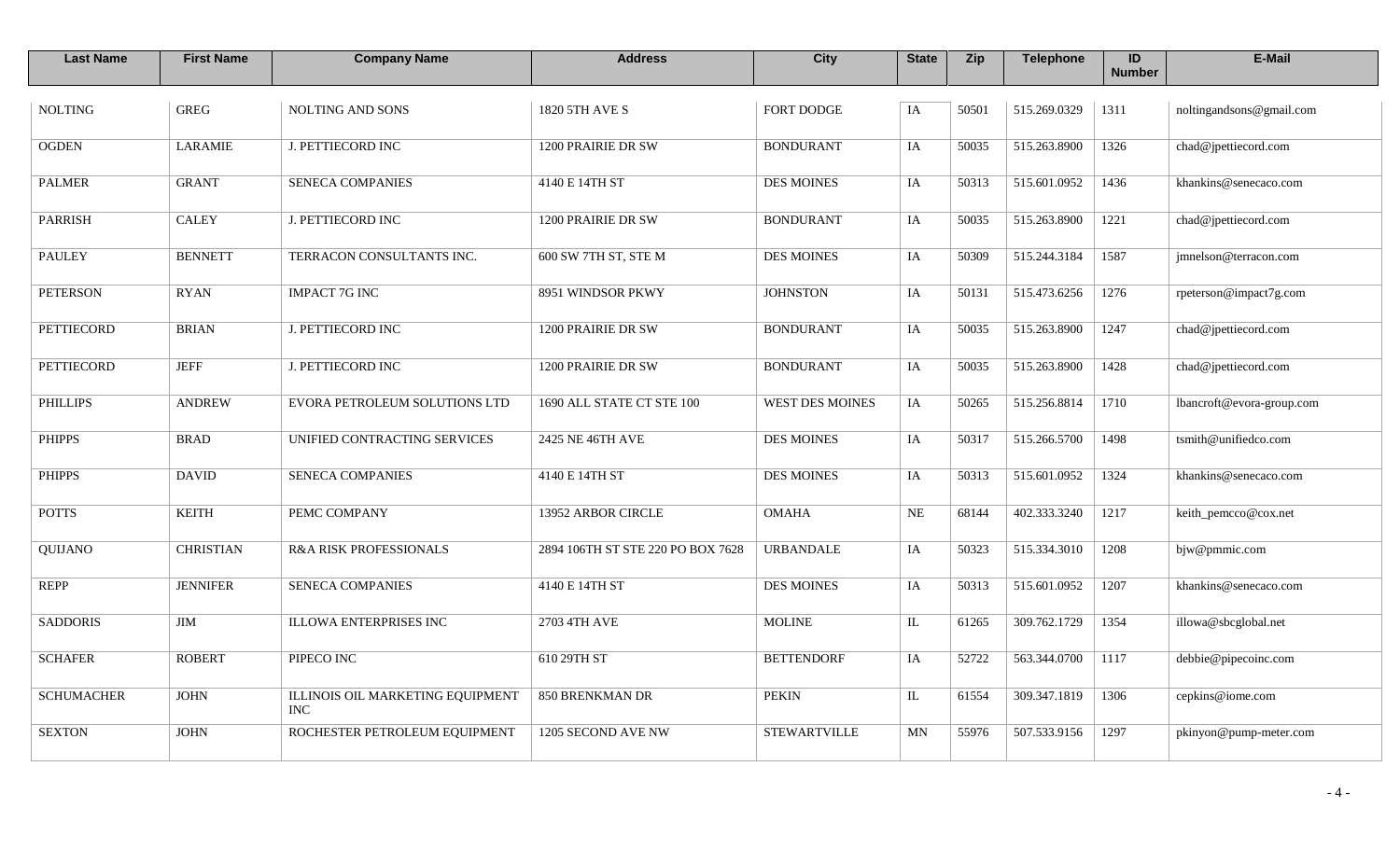| <b>Last Name</b> | <b>First Name</b> | <b>Company Name</b>             | <b>Address</b>                | <b>City</b>            | <b>State</b>             | Zip   | <b>Telephone</b> | ID<br><b>Number</b> | E-Mail                         |
|------------------|-------------------|---------------------------------|-------------------------------|------------------------|--------------------------|-------|------------------|---------------------|--------------------------------|
| <b>SHAWDA</b>    | ANGELIQUE         | STANTEC CONSULTING SERVICES INC | 11153 AURORA AVE              | <b>DES MOINES</b>      | IA                       | 50322 | 515.253.0830     | 1337                | angel.shawda@stantec.com       |
| <b>SHEEDER</b>   | <b>MATTHEW</b>    | <b>APEX COMPANIES</b>           | 3227 99TH ST                  | <b>URBANDALE</b>       | IA                       | 50322 | 515.727.8025     | 1425                | cparrish@apexcos.com           |
| <b>SHORES</b>    | <b>MIKE</b>       | <b>ELDER CORPORATION</b>        | 5088 E. UNIVERSITY AVE        | <b>DES MOINES</b>      | IA                       | 50327 | 515.266.3111     | 1519                | scott.lewis@eldercorp.com      |
| <b>SIMMS</b>     | <b>BRADLEY</b>    | UNIFIED CONTRACTING SERVICES    | 2425 NE 46TH AVE              | <b>DES MOINES</b>      | IA                       | 50317 | 515.266.5700     | 1123                | tsmith@unifiedco.com           |
| <b>SIMPSON</b>   | <b>JIMMIE</b>     | PIPECO INC                      | 610 29TH ST                   | <b>BETTENDORF</b>      | IA                       | 52722 | 563.344.0700     | 1182                | debbie@pipecoinc.com           |
| <b>SINDELAR</b>  | <b>WILLIAM</b>    | SENECA COMPANIES                | 4140 E 14TH ST                | <b>DES MOINES</b>      | IA                       | 50313 | 515.601.0952     | 1588                | khankins@senecaco.com          |
| <b>SINKULE</b>   | <b>VINCE</b>      | <b>METCO INC</b>                | 102 ENTERPRISE DR, PO BOX 448 | <b>HILLSBORO</b>       | WI                       | 54634 | 608.489.2198     | 1683                | jbrandau@metcofs.com           |
| <b>SMITH</b>     | <b>JORDAN</b>     | TERRACON CONSULTANTS INC.       | 600 SW 7TH ST, STE M          | <b>DES MOINES</b>      | IA                       | 50309 | 515.244.3184     | 1581                | jmnelson@terracon.com          |
| <b>SOMMER</b>    | <b>KRISTOPHER</b> | <b>B2 ENVIRONMENTAL INC</b>     | 4503 S 90TH ST                | <b>OMAHA</b>           | NE                       | 68127 | 402.330.0763     | 1222                | krisarritt@b2e.com             |
| <b>SPRAGUE</b>   | <b>MICHAEL</b>    | <b>DICKS PETROLEUM</b>          | 106 THIRD AVE NE, PO BOX 729  | <b>TRIPOLI</b>         | IA                       | 50676 | 319/882-3093     | 1126                | mike@dickspetroleum.com        |
| <b>STANLEY</b>   | <b>SCOTT</b>      | STANTEC CONSULTING SERVICES INC | 11153 AURORA AVE              | <b>DES MOINES</b>      | IA                       | 50322 | 515.253.0830     | 1338                | angel.shawda@stantec.com       |
| <b>STEFFEN</b>   | <b>JERRY</b>      | STEFFEN ENGINEERING & TESTING   | 1844 HWY 20                   | <b>LAWTON</b>          | IA                       | 51030 | 712.944.5511     | 1220                | steffen@wiatel.net             |
| <b>STRECKER</b>  | <b>STEVEN</b>     | EVORA PETROLEUM SOLUTIONS LTD   | 1690 ALL STATE CT STE 100     | <b>WEST DES MOINES</b> | IA                       | 50265 | 515.256.8814     | 1435                | lbancroft@evora-group.com      |
| <b>SYKORA</b>    | <b>MATT</b>       | HEIMES CORPORATION              | 9144 S 147TH ST               | <b>OMAHA</b>           | NE                       | 68138 | 402.894.1000     | 1444                | brendak@heimescorp.com         |
| <b>THOMPSON</b>  | <b>IAN</b>        | WESTMOR INDUSTRIES LLC          | PO BOX 683                    | <b>MORRIS</b>          | MN                       | 56267 | 320.589.2100     | 1427                | chris.tolifson@westmor-ind.com |
| <b>THURMAN</b>   | OLLIE             | BLACKHAWK ENVIRONMENTAL         | PO BOX 85                     | <b>DENVER</b>          | IA                       | 50622 | 319.984.6600     | 1219                | olliethurman@msn.com           |
| <b>TOLIFSON</b>  | <b>JOSH</b>       | WESTMOR INDUSTRIES LLC          | PO BOX 683                    | <b>MORRIS</b>          | $\ensuremath{\text{MN}}$ | 56267 | 320.589.2100     | $1500$              | chris.tolifson@westmor-ind.com |
| VAN EVERY        | <b>JOSH</b>       | EVORA PETROLEUM SOLUTIONS LTD   | 1690 ALL STATE CT STE 100     | <b>WEST DES MOINES</b> | IA                       | 50265 | 515.256.8814     | 1711                | lbancroft@evora-group.com      |
| <b>VIGESAA</b>   | <b>MARK</b>       | WESTMOR INDUSTRIES LLC          | PO BOX 683                    | <b>MORRIS</b>          | MN                       | 56267 | 320.589.2100     | 1274                | chris.tolifson@westmor-ind.com |